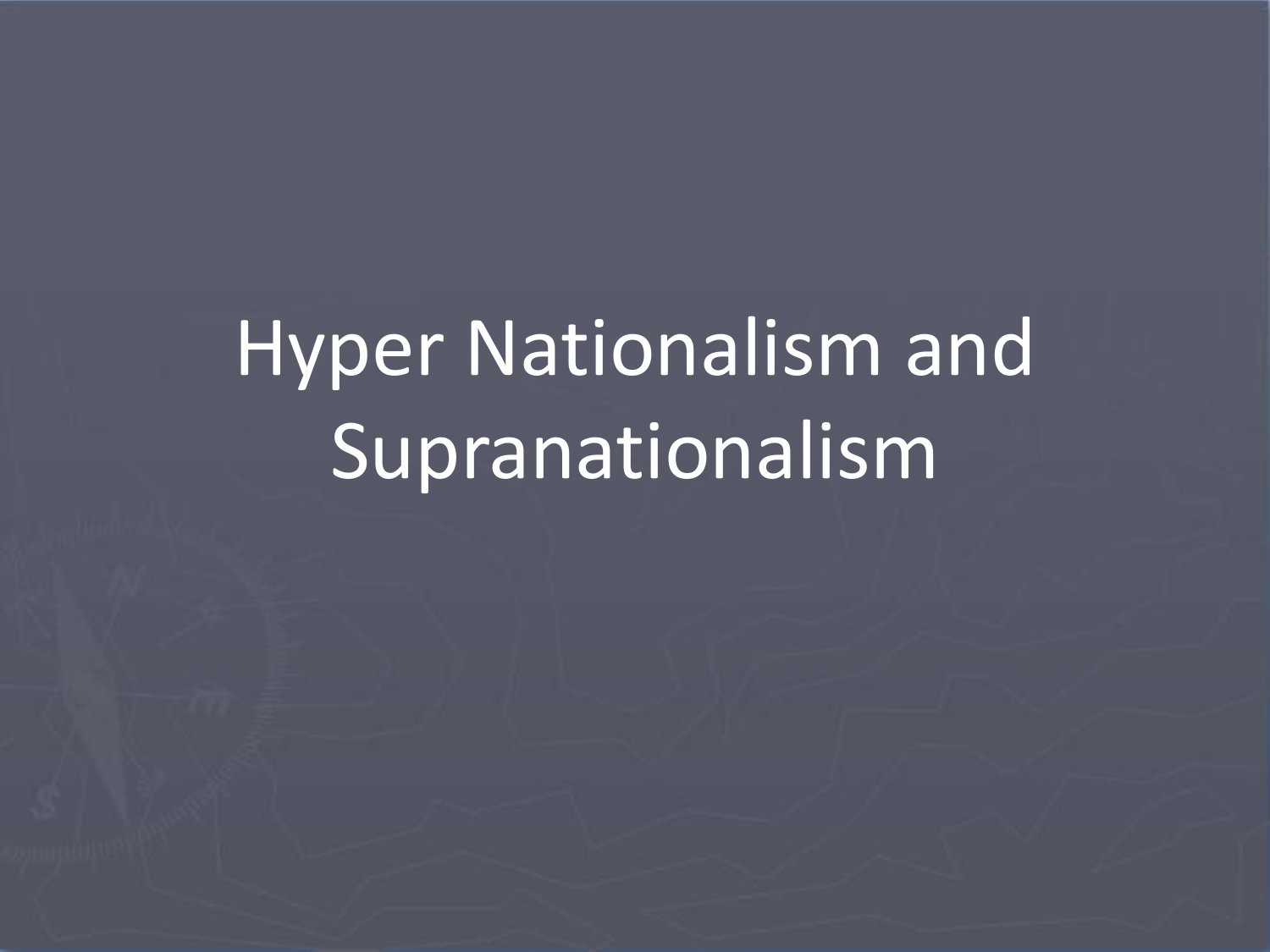#### Patriotism and Nationalism

- Patriotism is the love for ones country
- Nationalism is the desire for all the members of a group of people to be united
	- Under a governmental body that represents them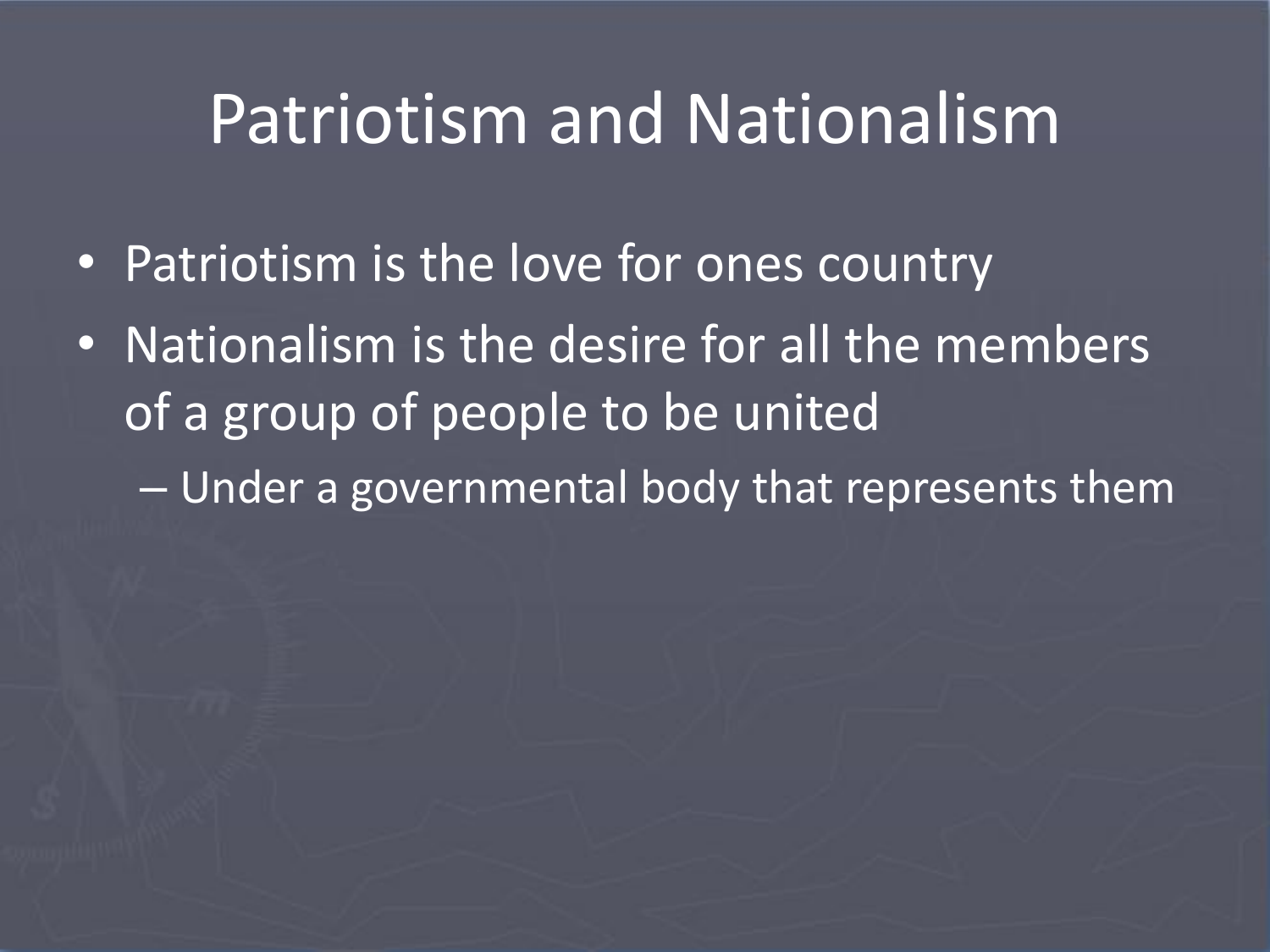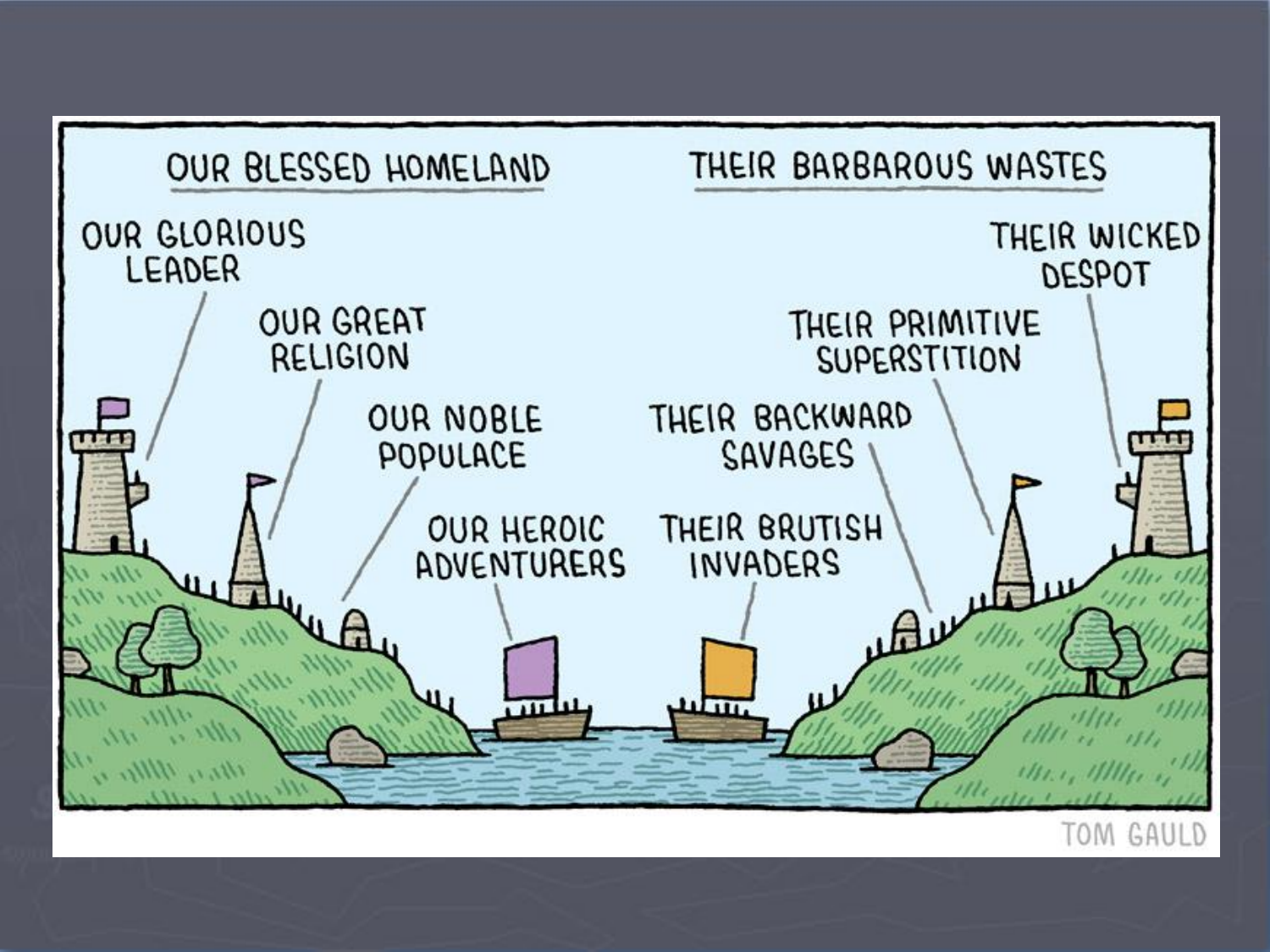### Hyper-Nationalism

• Extreme nationalism, the belief in the superiority of one's nation and the desire to make it strong



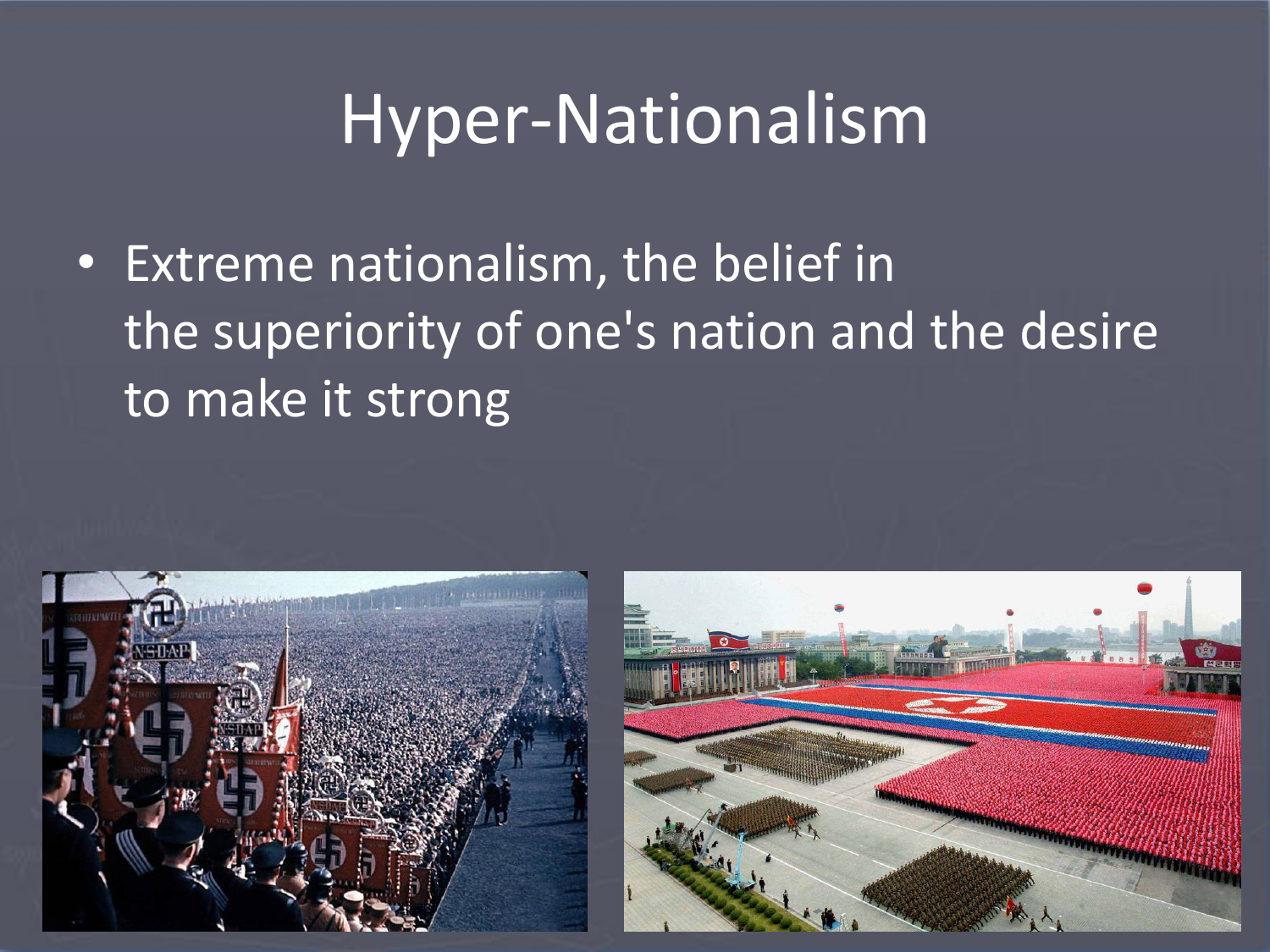#### Ethnic Cleansing and Genocide

- Genocide The attempt to eradicate all peoples of a racial, ethnic, or religious group
- Ethnic Cleansing The aim of establishing cultural homogeneity

– Does not necessarily use methods of mass killings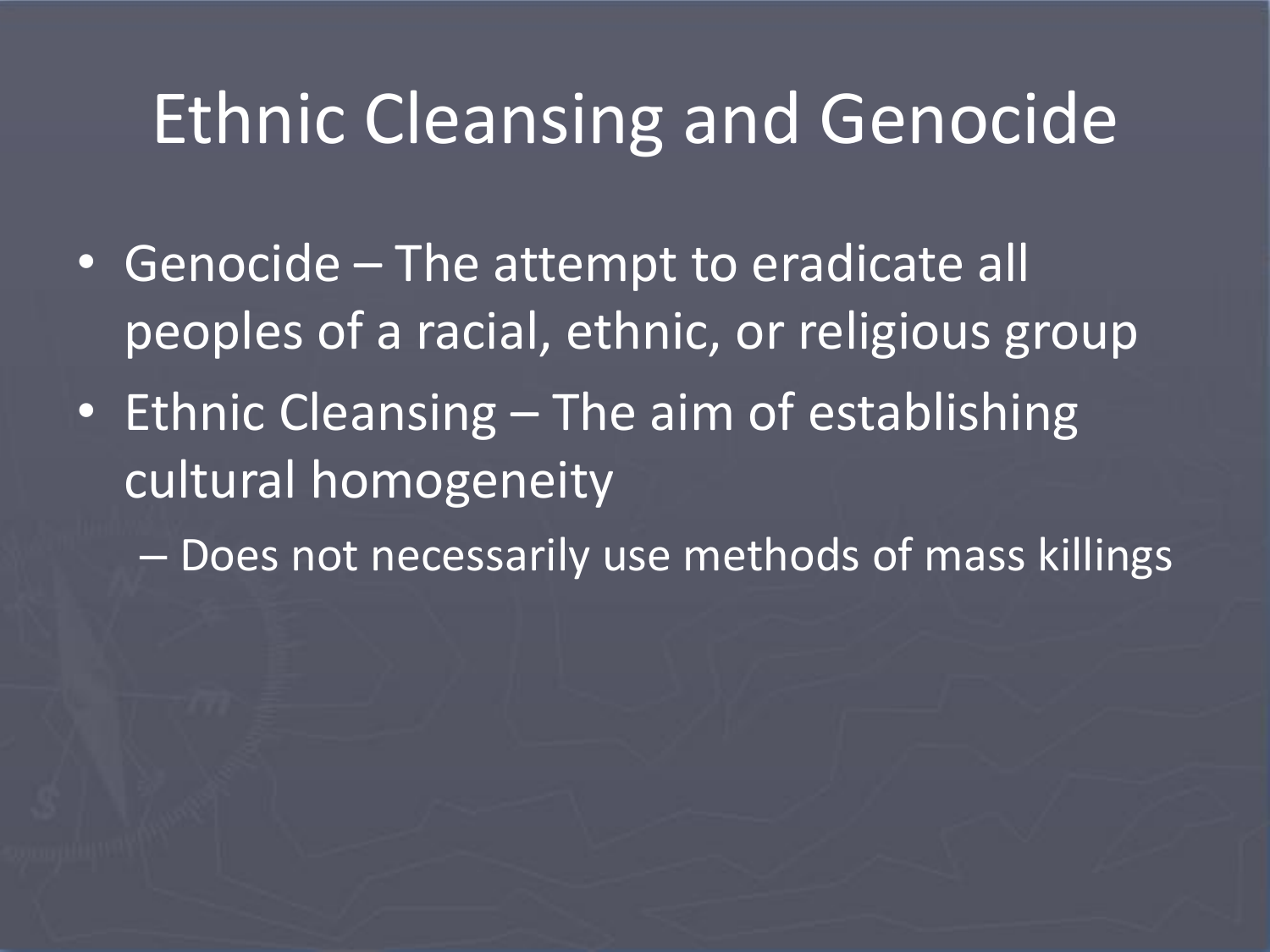## Ethnic Cleansing

- The act of removing "unwanted" ethnicities from an area to attempt to create a ethnically homogenous geographic area
	- Forced deportations
	- Displacement
	- Mass killings

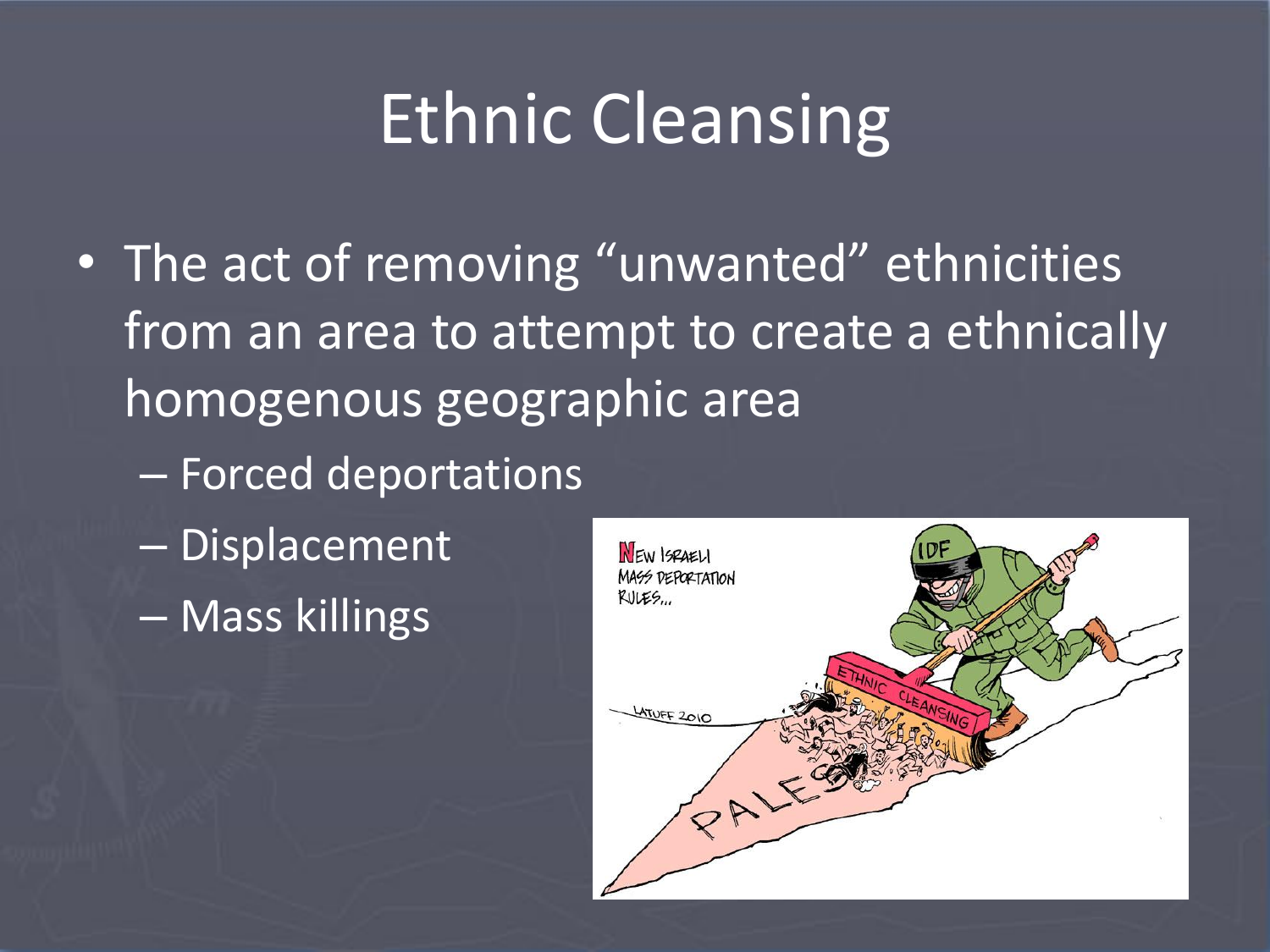#### Supranational Organizations Defined

• Organizations that extend beyond the borders of three or more states that seeks to promote economic, political, or cultural unity between members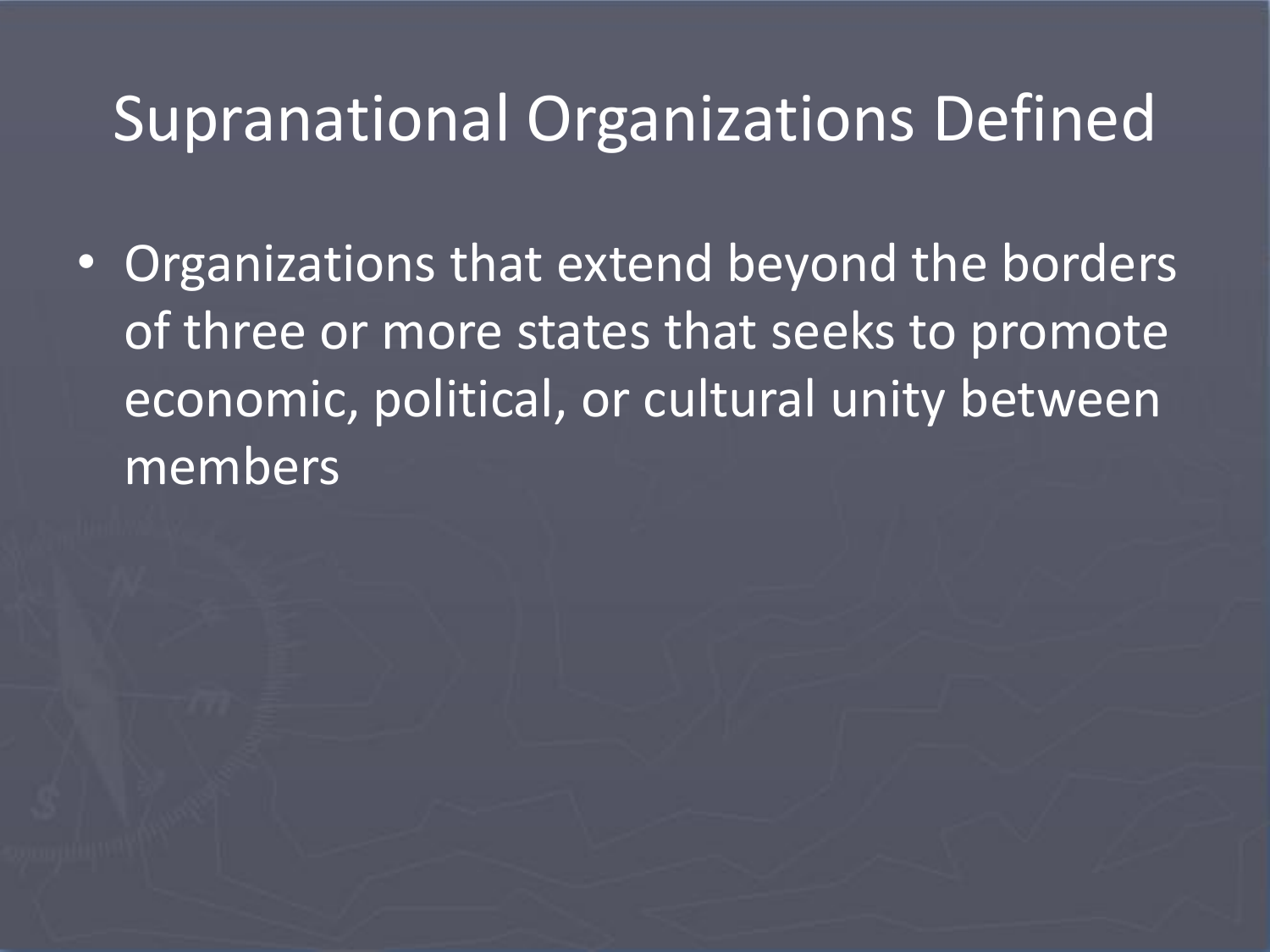## The UN

- The United Nations
- Allows member states to discuss and fix world problems
- Allows all nations a voice
	- 15 member security council (5 permanent)
	- 193 members of General Assembly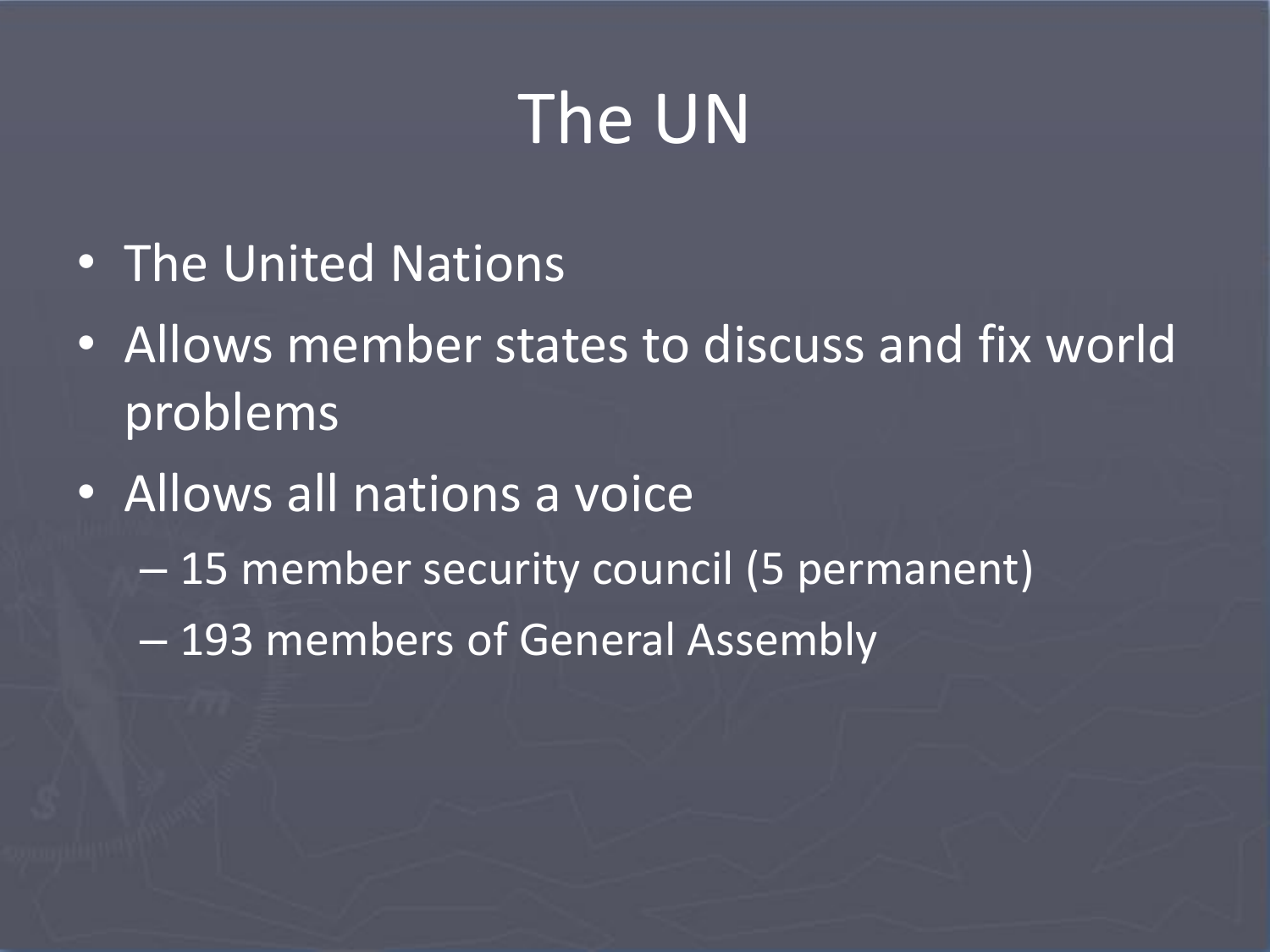## Organizations of the UN

- World Trade Organization
	- Trying to eliminate trade barriers worldwide
	- Helps settle trade disputes
- World Bank
	- Provides loans to developing nations for capital improvements
		- Example: Building infrastructure



**The World Bank**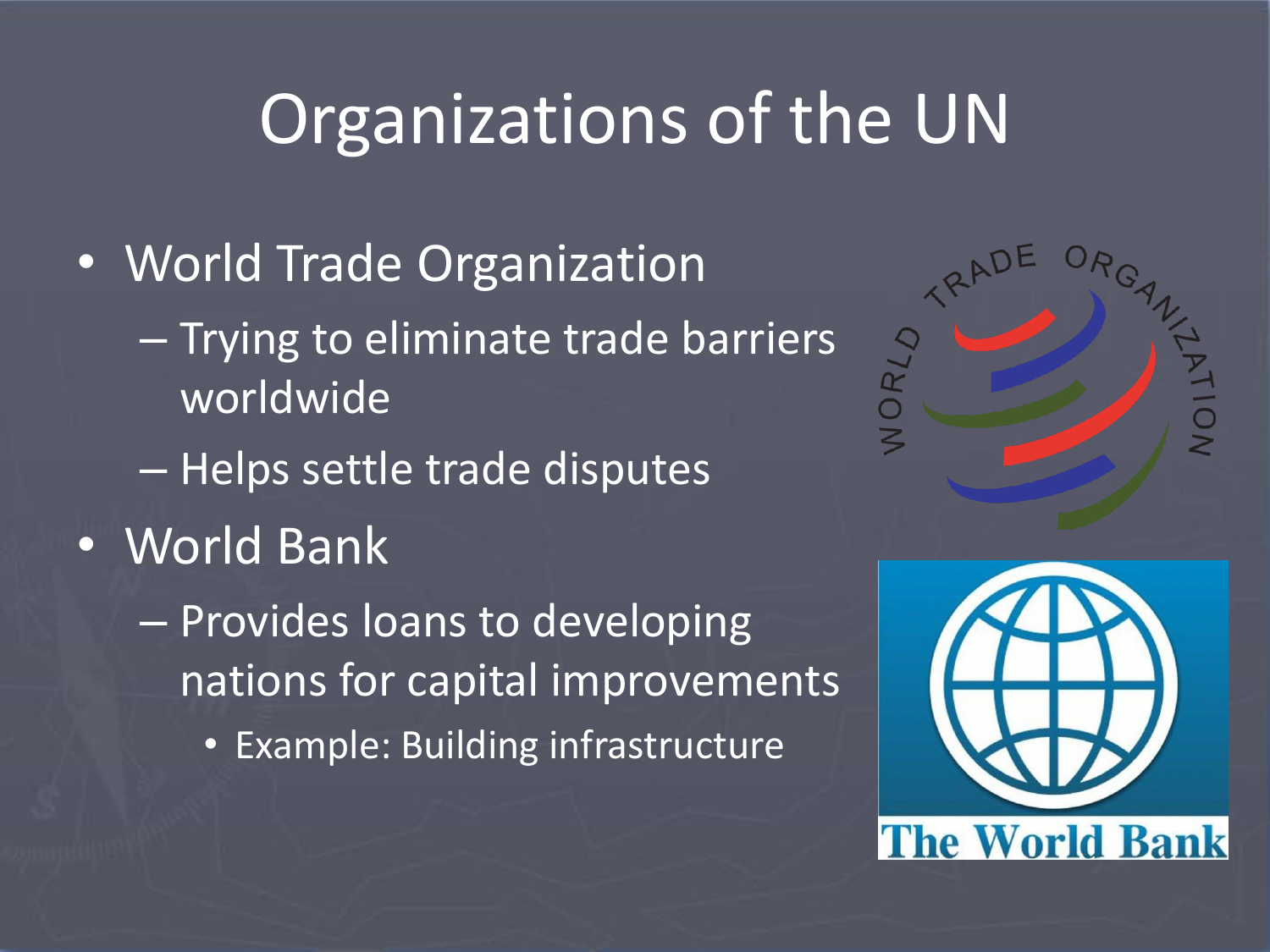#### UN Peace Keepers

- Responsible for dividing opposing forces and providing peace and stability until a peace treaty can be made
	- Volunteered Soldiers from member nations
	- Very strict rules of engagement

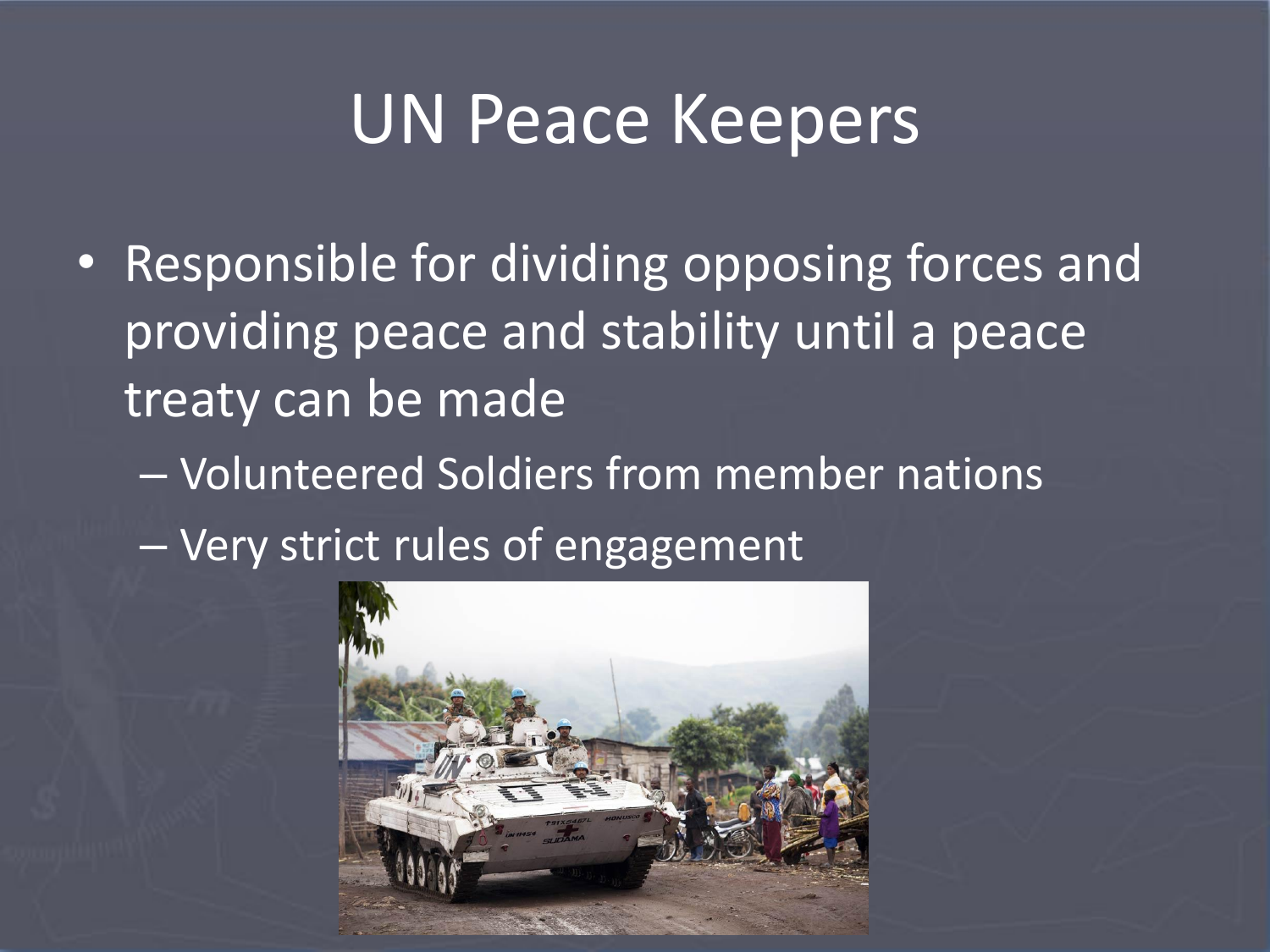## The IMF

- International Monetary Fund
- Cooperative organization trying to provide financial stability
	- Help the expansion of international trade
	- To maintain orderly exchange arrangements among members
	- Make funds available to members who need them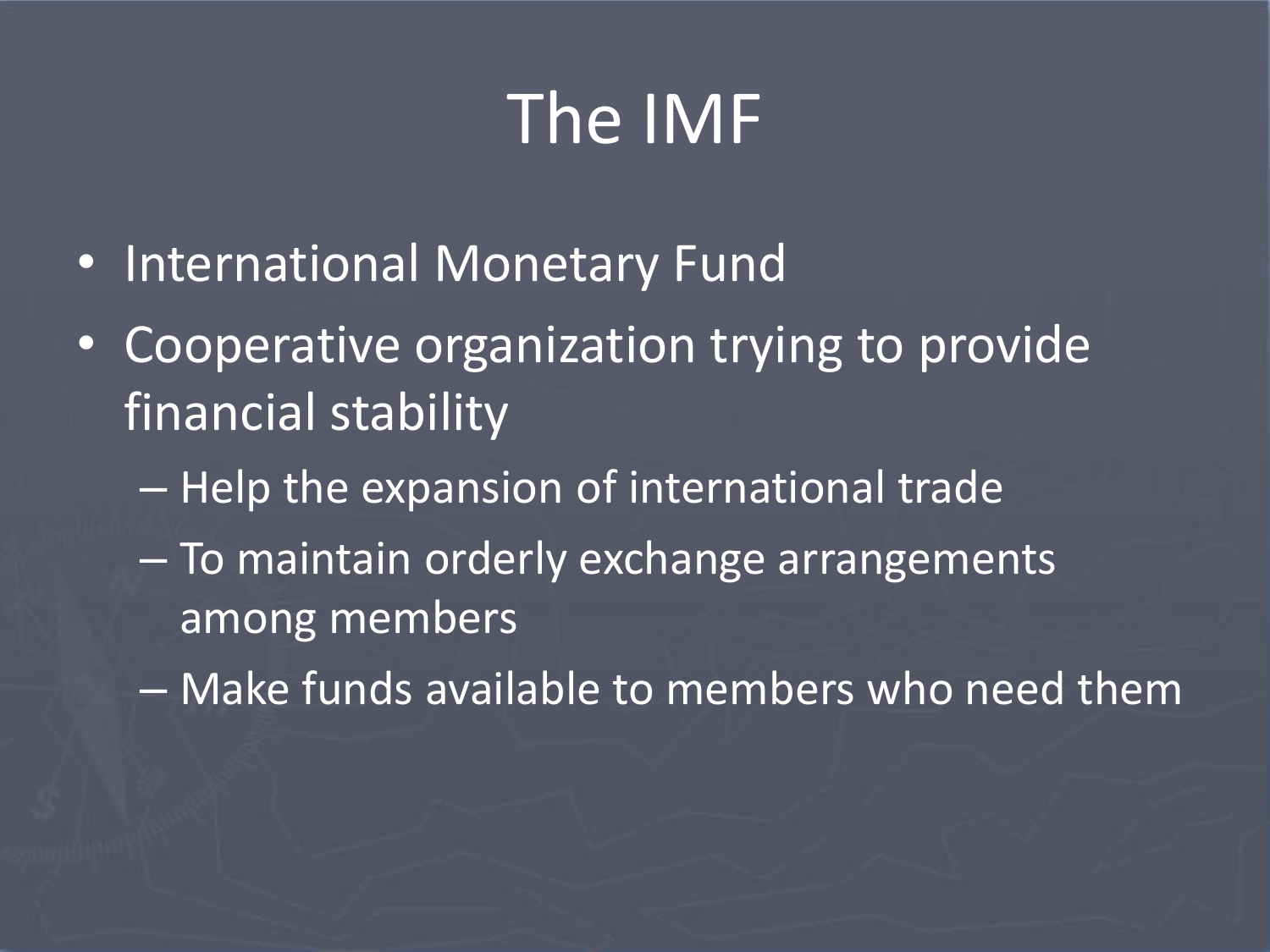## Economic Unions/Trading Blocs

- Attempt to foster unity through economic cooperation
	- Remove trade barriers such as Tariffs, quotas, and currency exchange restrictions